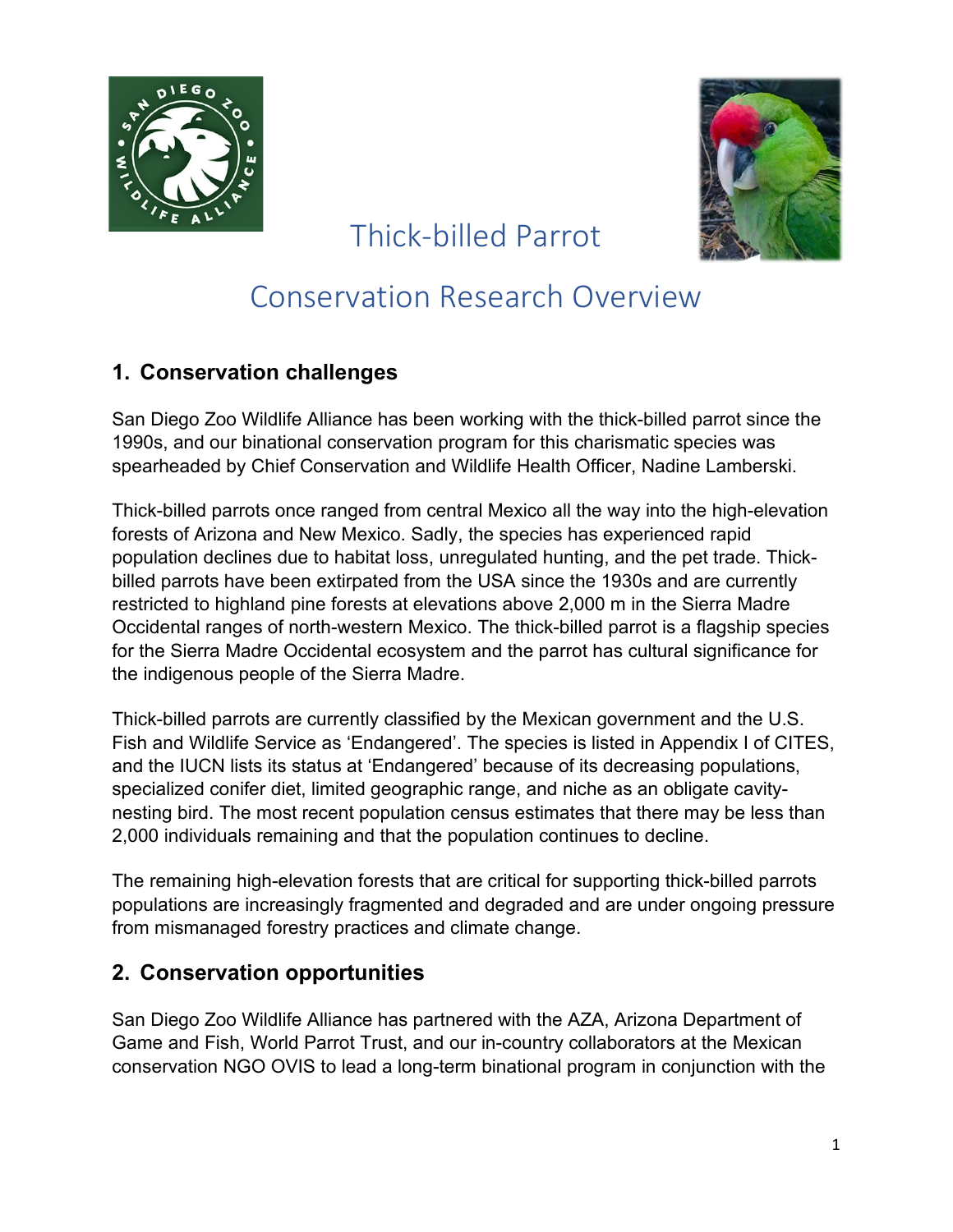Mexican Government to halt the decline of thick-billed parrot populations, protect their core habitats and restore their population health.

San Diego Zoo Wildlife Alliance maintains a breeding collection of thick-billed parrots at the Safari Park, and we know a lot about parrot captive husbandry. However, there are large knowledge gaps concerning the species' ecology in the wild which has hindered efforts to improve our *in-situ* conservation strategies.

We know that the parrots spend their breeding season (June to October) primarily within the northern Mexico states of Chihuahua and Durango, then overwinter (November to May) within the south-central Mexico States. However, the locations of core overwintering habitats are unknown, as are the locations of parrot migratory routes and stopover sites. It is hard to protect core habitats for an endangered species if the locations and attributes of these habitats are unknown.

#### **3. Conservation value**

San Diego Zoo Wildlife Alliance provides ongoing scientific and veterinary expertise to the thick-billed parrots conservation program, and in 2019 we conducted the first successful tracking study of parrots in Mexico with a deployment of an initial 10 miniature transmitters on wild birds, followed up by a deployment of another 10 transmitters in 2020. We plan to deploy a final batch of 10 transmitters during the 2021 breeding season. These transmitters are designed not to impact the birds' movements or behavior, and are solar powered to last for multiple years.

The location data we have collected from these transmitters has enabled us to track the movements of the parrots as they departed their northern spring-summer breeding sites where they were first captured and as the birds migrate south to their overwintering sites. The timings of their seasonal migrations have been identified, and for the first time we have been able to identify and characterize the locations of their southern habitats. We have also been able to elucidate how the birds fly together when migrating and we identify the locations of their key stopover sites along their migratory routes. We have tracked these little parrots traveling at far south as 580 km from their capture locations, which they covered in under two weeks.

Another future research goal is to deploy song-meters at key parrot nesting sites to acquire remote information on the bird's population dynamics and the timing of migratory and breeding behaviors. This new ecological and behavioral information will allow OVIS's team, together with land owners, local community stakeholders and forest administrators, to enhance habitat protection strategies - including protecting natural areas and the implementation of improved practices for forest usability and sustainable management.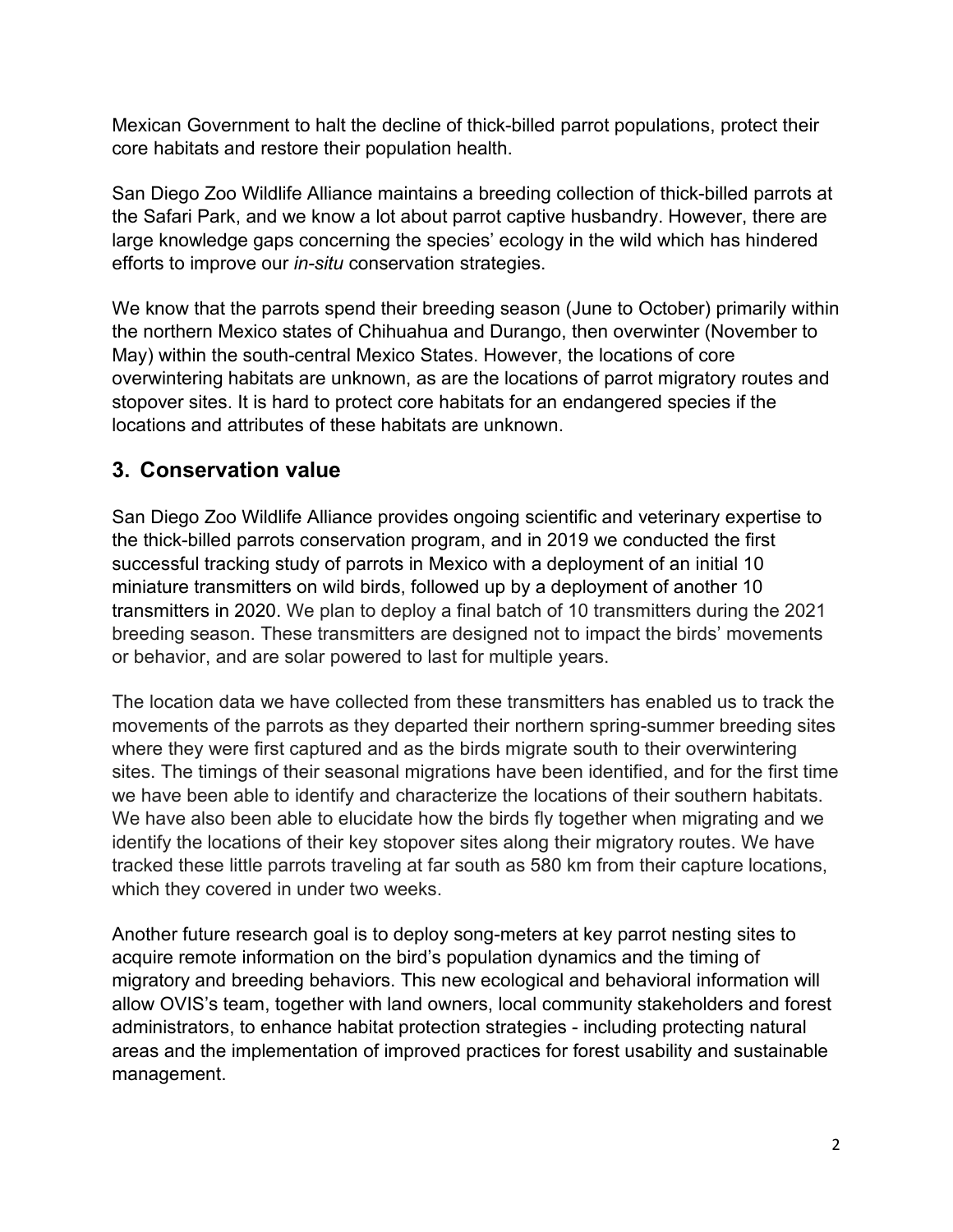### **4. Project links:**

<https://animals.sandiegozoo.org/animals/thick-billed-parrot>

<https://science.sandiegozoo.org/species/thick-billed-parrot>

<https://science.sandiegozoo.org/science-blog/parrot-tracking-mexico>

<https://ovis.org.mx/uncategorized/unidos-para-conservar-a-la-cotorra-serrana-occidental/>



**The many partner organizations working together to improve the conservation outlook for thick-billed parrot populations.**